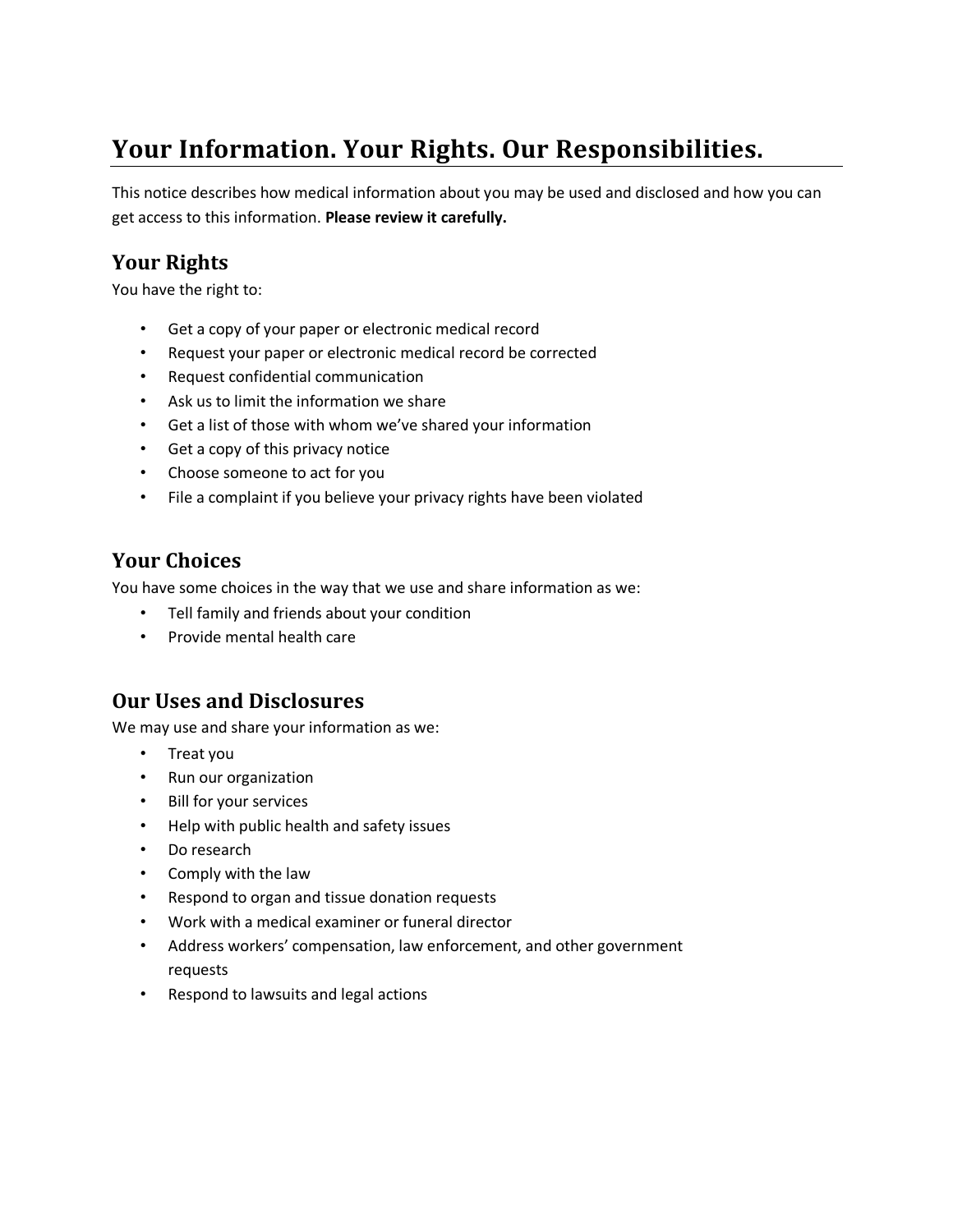# **Your Rights**

**When it comes to your health information, you have certain rights.** This section explains your rights and some of our responsibilities to help you.

#### **Get an electronic or paper copy of your medical record**

- You can ask to see or get an electronic or paper copy of your medical record and other health information we have about you. Ask us how to do this.
- We will provide a copy or a summary of your health information, usually within 30 days of your request. We may charge a reasonable, cost-based fee.

#### **Ask us to correct your medical record**

- You can ask us to correct health information about you that you think is incorrect or incomplete. Ask us how to do this.
- We may say "no" to your request, but we'll tell you why in writing within 60 days.

#### **Request confidential communications**

- You can ask us to contact you in a specific way (for example, home or office phone) or to send mail to a different address.
- We will say "yes" to all reasonable requests.

#### **Ask us to limit what we use or share**

- You can ask us not to use or share certain health information for treatment, payment, for our operations. We are not required to agree to your request, and we may say "no" if it would affect your care.
- If you pay for a service or health care item out-of-pocket in full, you can ask us not to share that information for the purpose of payment for our operations with your health insurer. We will say "yes" unless a law requires us to share that information.

#### **Get a list of those with whom we've shared information**

- You can ask for a list (accounting) of the times we've shared your health information for six years prior to the date you ask, who we shared it with, and why.
- We will include all the disclosures except for those about treatment, payment, and health care operations, and certain other disclosures (such as any you asked us to make). We'll provide one accounting a year for free but will charge a reasonable, cost-based fee if you ask for another one within 12 months.

#### **Get a copy of this privacy notice**

You can ask for a paper copy of this notice at any time, even if you have agreed to receive the notice electronically. We will provide you with a paper copy promptly.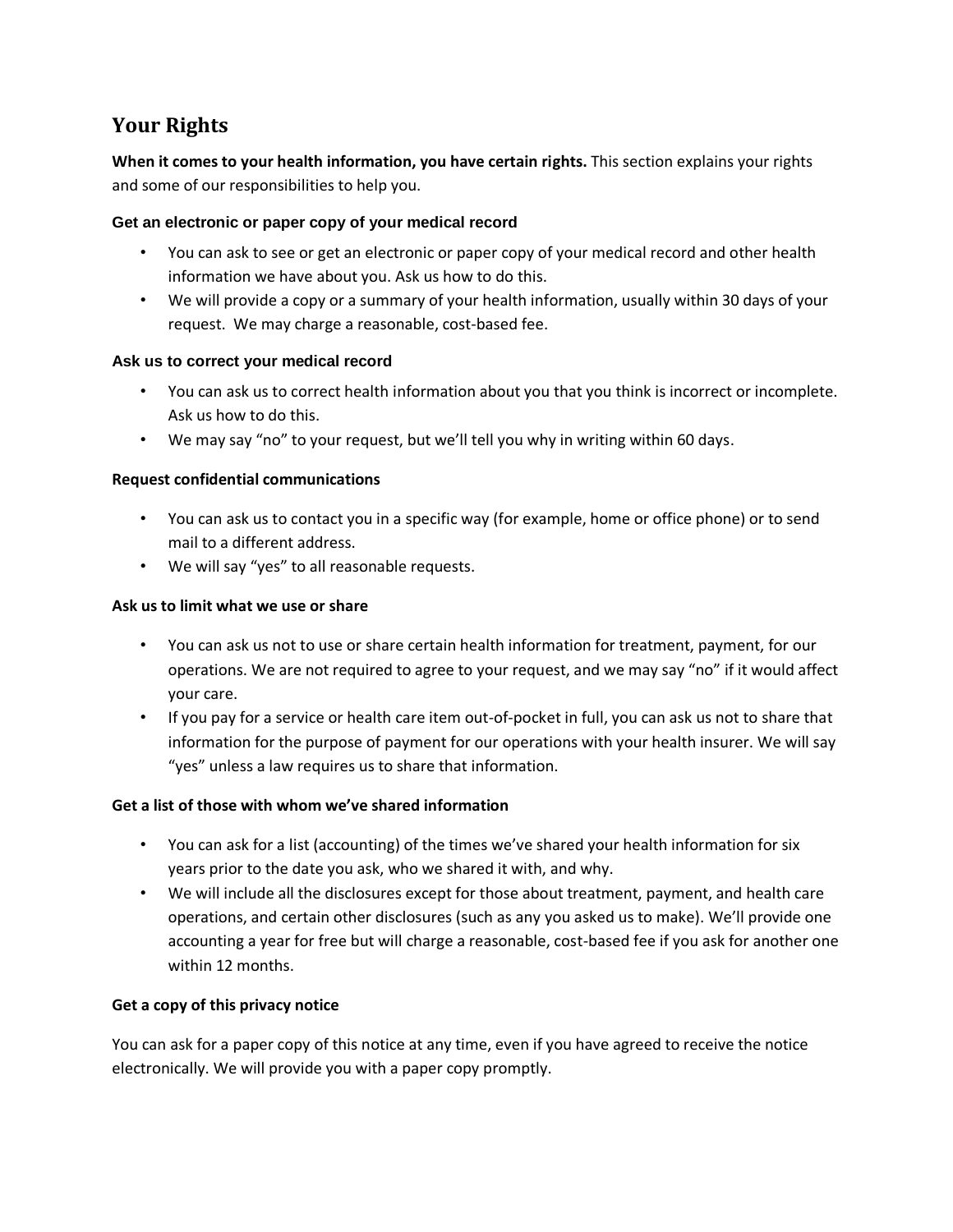#### **Choose someone to act for you**

- If you have given someone medical power of attorney or if someone is your legal guardian, that person can exercise your rights and make choices about your health information.
- We will make sure the person has this authority and can act for you before we take any action.

#### **File a complaint if you feel your rights are violated**

- You can complain if you feel we have violated your rights by contacting us using the information on page 4.
- You can file a complaint with the U.S. Department of Health and Human Services Office for Civil Rights by sending a letter to 200 Independence Avenue, S.W., Washington, D.C. 20201, calling 1- 877-696-6775, or visiting **www.hhs.gov/ocr/privacy/hipaa/complaints/.**
- We will not retaliate against you for filing a complaint.

### **Your Choices**

**For certain health information, you can tell us your choices about what we share.** If you have a clear preference for how we share your information in the situations described below, talk to us. Tell us what you want us to do, and we will follow your instructions.

In these cases, you have both the right and choice to tell us to:

- Share information with your family, close friends, or others involved in your care
- Share information in a disaster relief situation

*If you are not able to tell us your preference, for example if you are unconscious, we may go ahead and share your information if we believe it is in your best interest. We may also share your information when needed to lessen a serious and imminent threat to health or safety.*

In this case we never share your information unless you give us written permission:

- Most sharing of substance abuse treatment notes
- Most sharing of psychotherapy notes

In the case of fundraising:

• We do not fundraise!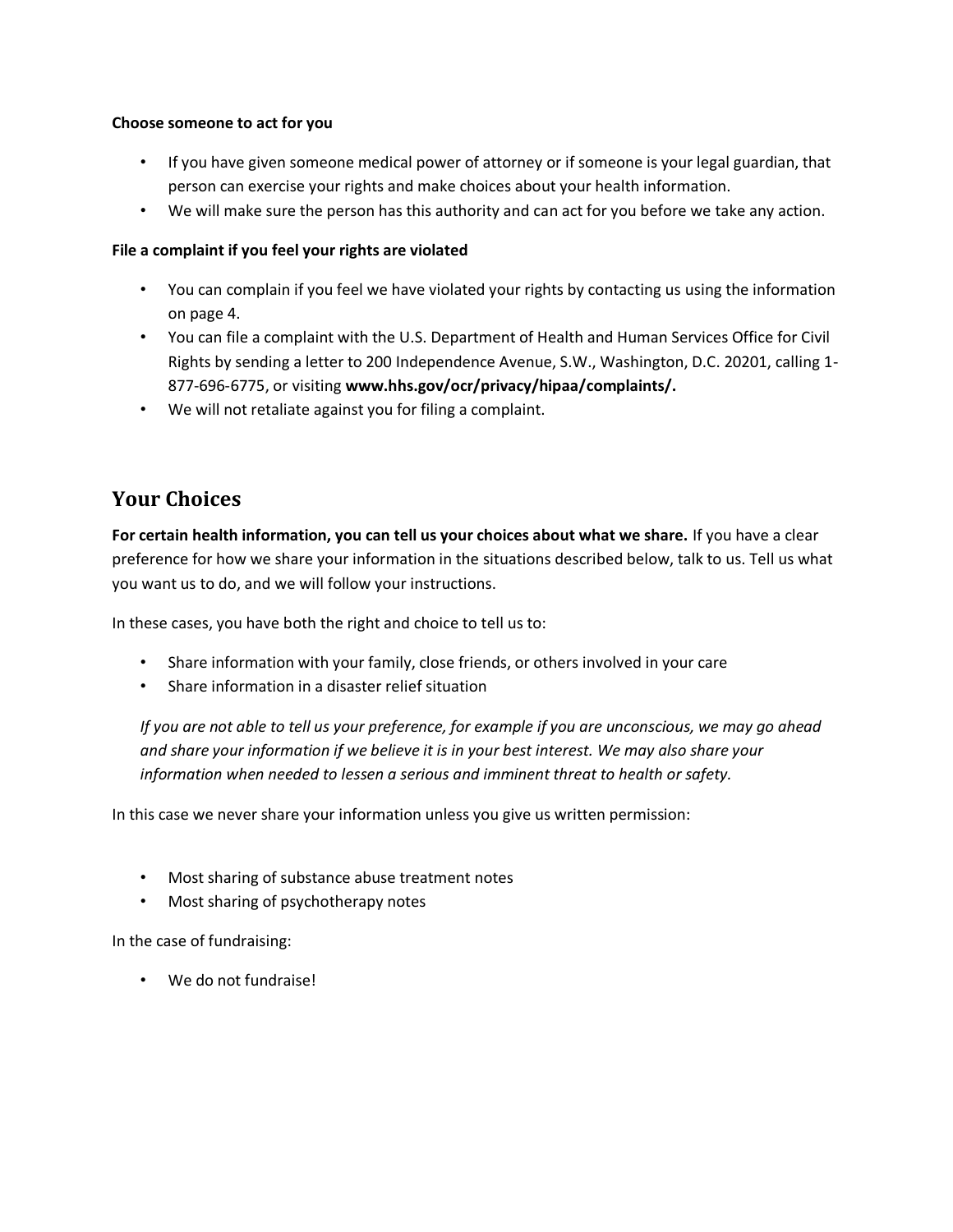### **Our Uses and Disclosures**

### **How do we typically use or share your health information?**

We typically use or share your health information in the following ways.

#### **How We Treat you**

We can use your health information and share it with other professionals who are treating you.

*Example: A doctor treating you for an injury asks another doctor about your overall health condition.*

#### **Run our organization**

We can use and share your health information to run our practice, improve your care, and contact you when necessary.

*Example: We use health information about you to manage your treatment and services.* 

#### **Bill for your services**

We can use and share your health information to bill and get payment from health plans or other entities.

*Example: We give information about you to your health insurance plan so it will pay for your services.* 

### **How else can we use or share your health information?**

We are allowed or required to share your information in other ways – usually in ways that contribute to the public good, such as public health and research. We have to meet many conditions in the law before we can share your information for these purposes. For more information see: [www.hhs.gov/ocr/privacy/hipaa/understanding/consumers/index.html](http://www.hhs.gov/ocr/privacy/hipaa/understanding/consumers/index.html)**.**

#### **Help with public health and safety issues**

We can share health information about you for certain situations such as:

- Preventing disease
- Helping with product recalls
- Reporting adverse reactions to medications
- Reporting suspected abuse, neglect, or domestic violence
- Preventing or reducing a serious threat to anyone's health or safety

#### **Do research**

We can use or share your information for health research.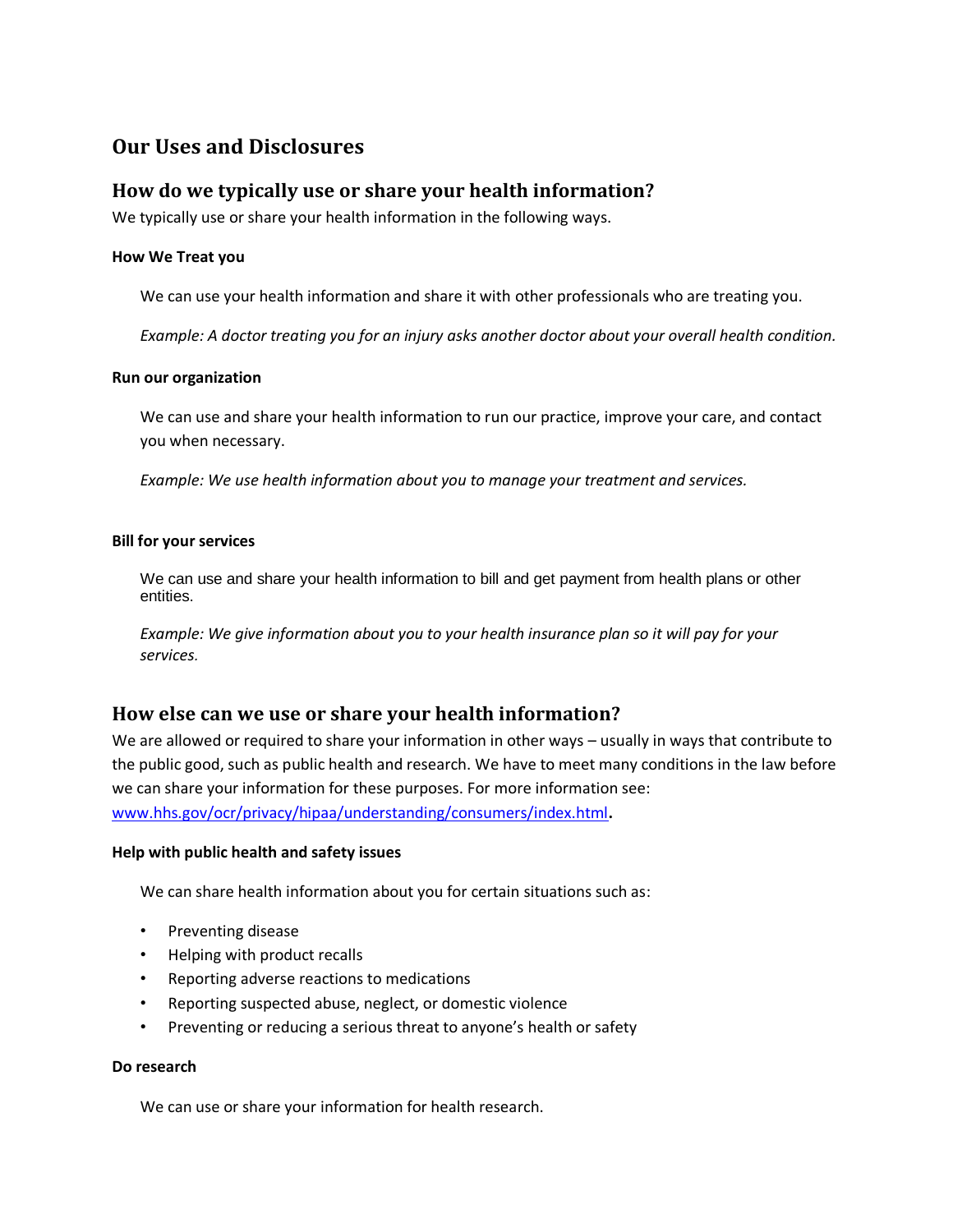#### **Comply with the law**

We will share information about you if state or federal laws require it, including with the Department of Health and Human Services if it wants to see that we're complying with federal privacy law.

#### **Respond to organ and tissue donation requests**

We can share health information about you with organ procurement organizations.

#### **Work with a medical examiner or funeral director**

We can share health information with a coroner, medical examiner, or funeral director when an individual dies.

#### **Address workers' compensation, law enforcement, and other government requests**

We can use or share health information about you:

- For workers' compensation claims
- For law enforcement purposes or with a law enforcement official
- With health oversight agencies for activities authorized by law
- For special government functions such as military, national security, and presidential protective services

#### **Respond to lawsuits and legal actions**

We can share health information about you in response to a court or administrative order, or in response to a subpoena.

### **Our Responsibilities**

- We are required by law to maintain the privacy and security of your protected health information.
- We will let you know promptly if a breach occurs that may have compromised the privacy or security of your information.
- We must follow the duties and privacy practices described in this notice and give you a copy of it.
- We will not use or share your information other than as described here unless you tell us we can in writing. If you tell us we can, you may change your mind at any time. Let us know in writing if you change your mind.

For more information see: [www.hhs.gov/ocr/privacy/hipaa/understanding/consumers/noticepp.html](http://www.hhs.gov/ocr/privacy/hipaa/understanding/consumers/noticepp.html)**.**